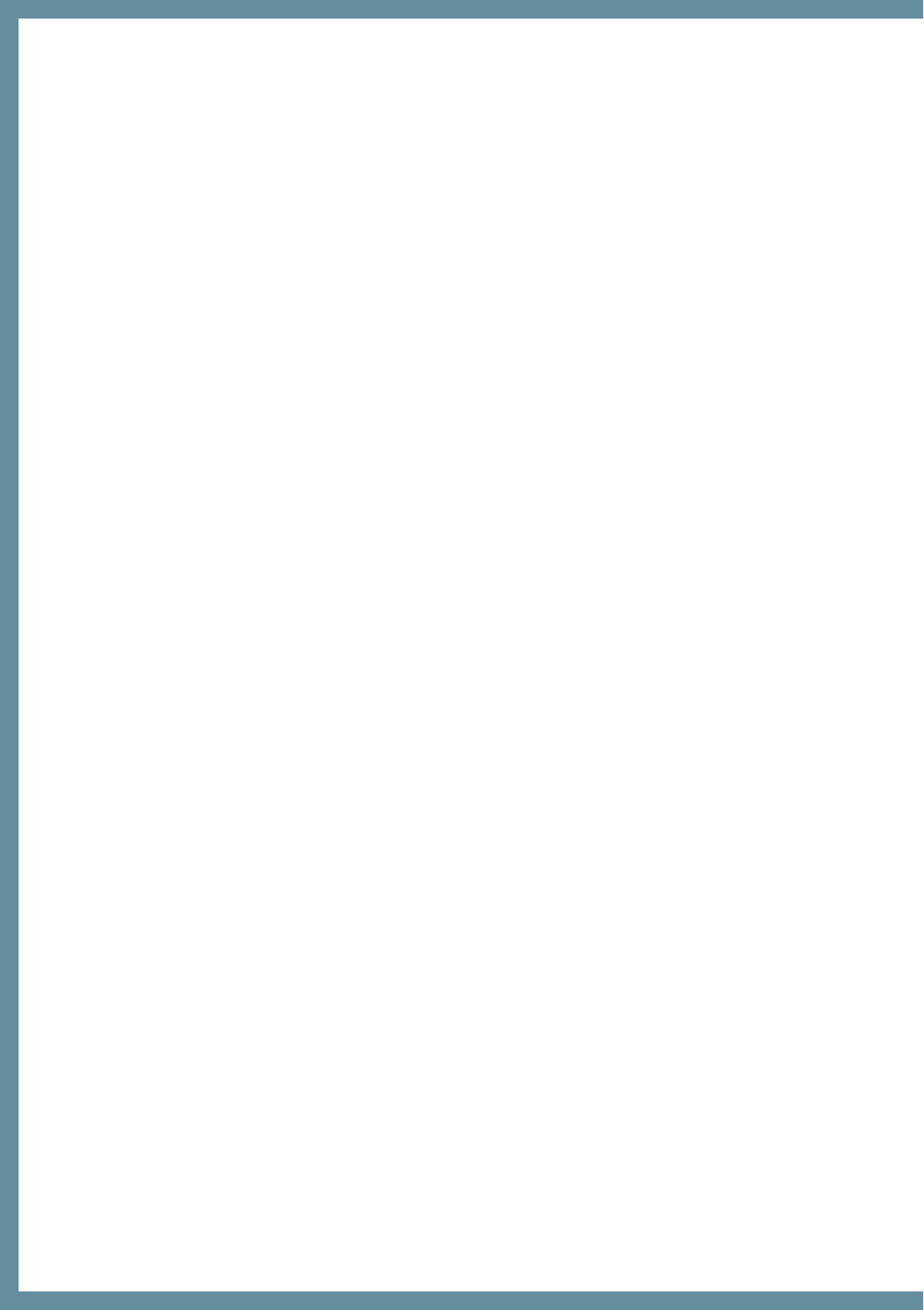# **Contents**

| About Police, Fire and Crime Commissioners                                                | 02 |
|-------------------------------------------------------------------------------------------|----|
| Roger Hirst<br>The Conservative Party Candidate                                           | Ω4 |
| Robin Charles William Tilbrook<br>English Democrats – "More Police – catching criminals!" | 06 |
| Chris Vince<br>Labour and Co-operative Party                                              | 08 |
| Jon Whitehouse<br>Liberal Democrat                                                        | 10 |
| Statement by the Police Area<br>Returning Officer for Essex                               | 12 |

--------------------------------------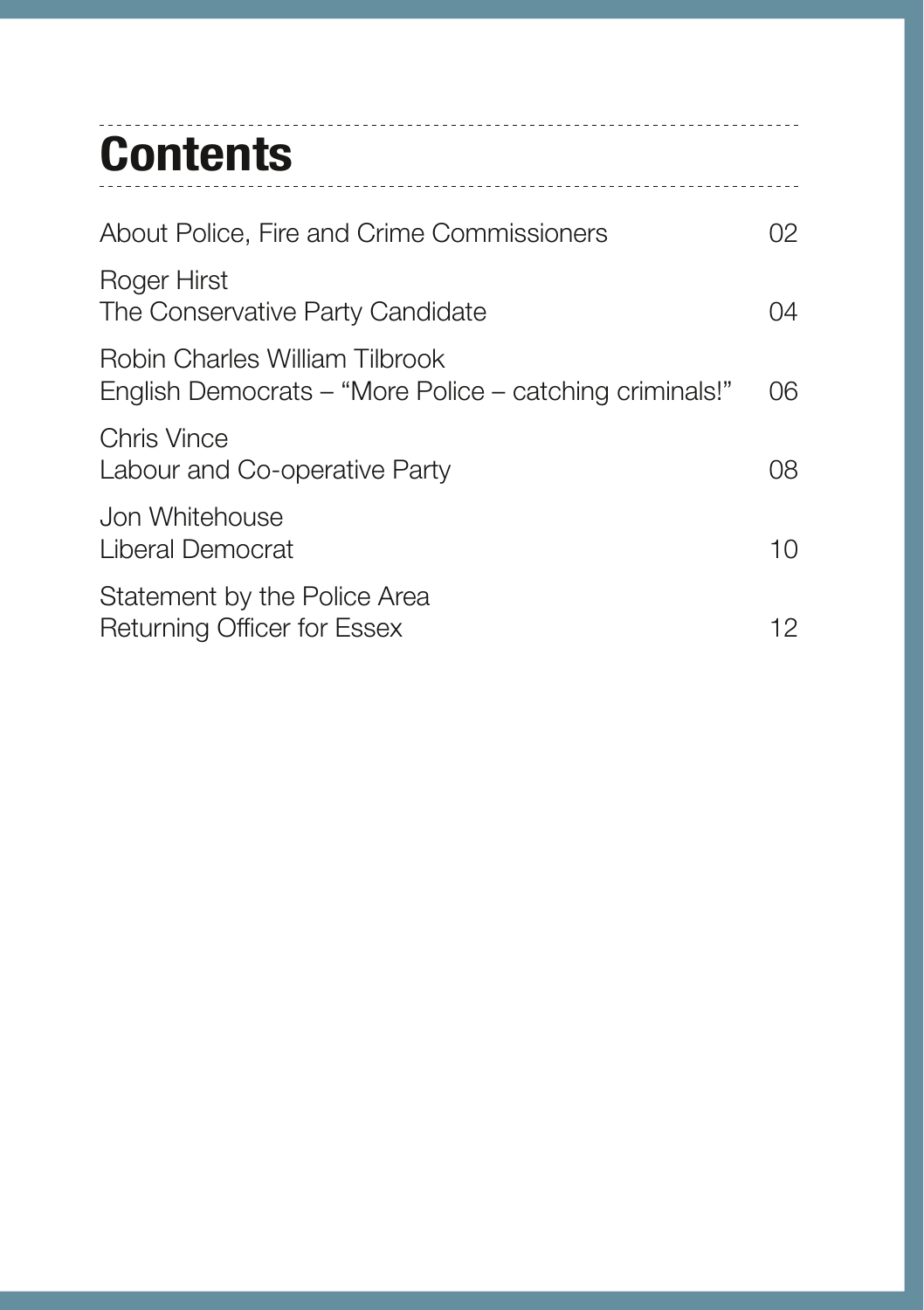## <span id="page-3-0"></span>About Police, Fire and Crime Commissioners

On 6th May, you will be able to vote for your Police, Fire and Crime Commissioner (PFCC). The role of the PFCC is to be the voice of the people and hold the police to account. In addition to their role overseeing the police, a PFCC is also the fire and rescue authority (FRA) for their area. Elections will be taking place in England and Wales. In London and Greater Manchester, there will be elections at the same time for Mayors who carry out the PCC and fire functions.

PFCCs are responsible for both the police force and the fire and rescue service within their area and are responsible for delivering efficient and effective services.

39 Police and Crime Commissioners (PCCs) will be elected across England and Wales, of which 4 are also PFCCs (Essex, Staffordshire, North Yorkshire, Northamptonshire). PFCCs are elected by you and aim to cut crime and hold the police force and fire and rescue service to account on behalf of the public. PFCCs bring a public voice to policing and the fire and rescue service and they do this by:

- engaging with the public and victims of crime to help set the policing priorities for the area and consulting on their Police and Crime Plans;
- setting the fire and rescue objectives for their area through a fire and rescue plan;
- ensuring the police force and fire and rescue service budgets are spent where it matters most; and
- appointing the Chief Constable and Chief Fire Officer, holding them to account for delivery of their objectives and if necessary, dismissing them.

#### Work with others

PFCCs also work with your council and other organisations to promote and enable joined up working on community safety and criminal justice.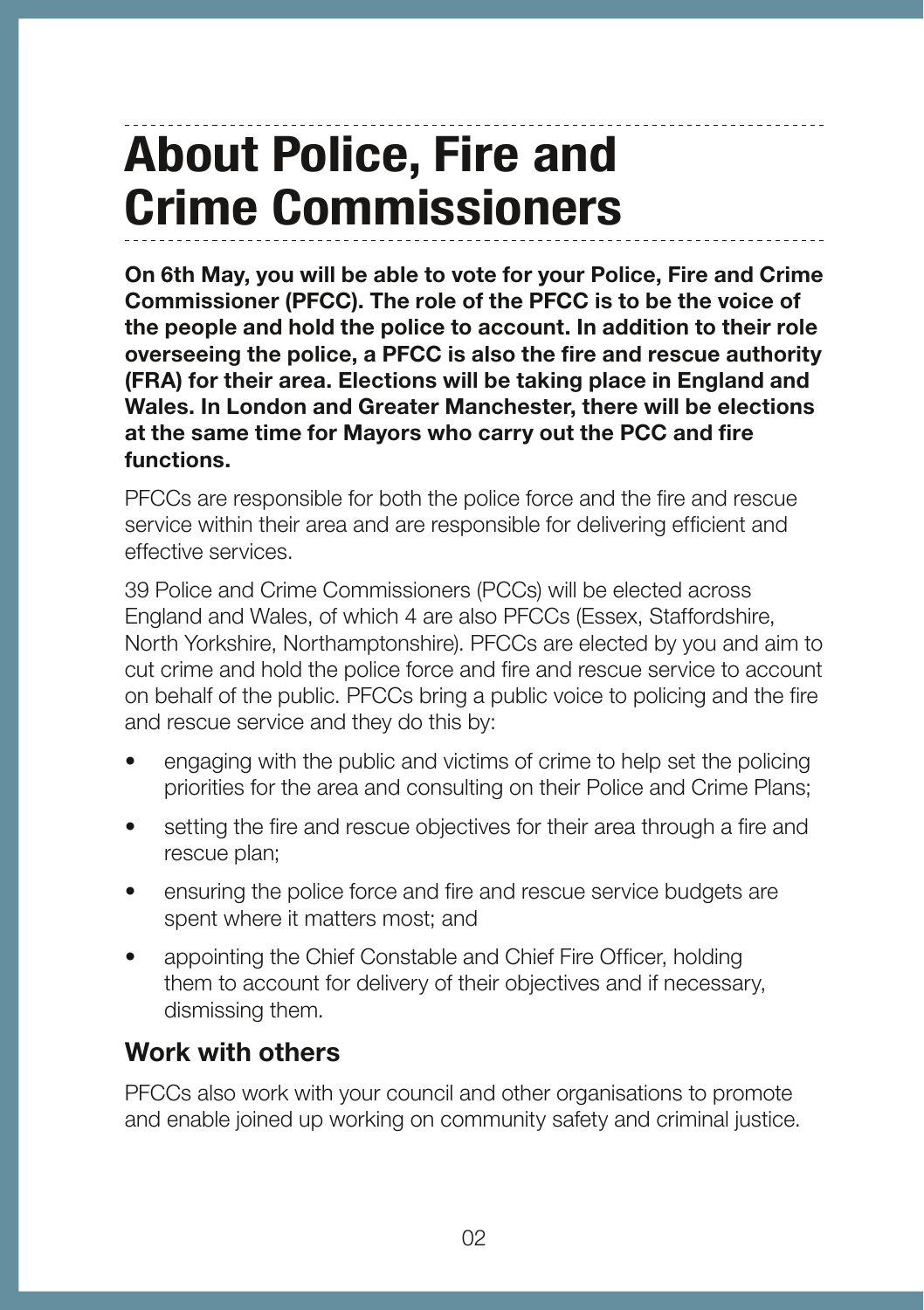The PFCC does not 'run' the police force or fire and rescue service. Chief Constables and Chief Fire Officers are responsible for the day to day operations of their relevant service, but they are accountable to the public via the PFCC.

With a single directly elected individual overseeing both police and fire and rescue services, there are greater opportunities for blue light collaboration.

### Represent the entire community

As with all PCCs, PFCCs are legally required to swear an oath of impartiality when they are elected to office regarding their policing responsibilities the oath is designed so that PCCs can publicly set out their commitment to upholding the integrity of the office. It reflects the commitment police officers make to serve every member of the public impartially and makes clear that they are there to serve the people, not a political party or any one section of their electorate.

### Find your candidate

This booklet contains information on the candidates standing for election in the Essex police force area and fire and rescue service area. You can also order a copy of this booklet in the following formats: large print, braille and audio.

To place your order visit [www.choosemypcc.org.uk](http://www.choosemypcc.org.uk) or call 0808 196 2170.

### About your vote

You need to be registered to be able to vote.

If you are not registered visit [www.gov.uk/register-to-vote](http://www.gov.uk/register-to-vote) or contact your local council.

If you are registered, and eligible to vote you can either vote in person at a polling station, by post, or by proxy (allowing someone you trust to vote on your behalf).

In this election you can vote for a first and second preference of who you want to win.

For more information about your vote and other elections taking place on 6th May visit [www.electoralcommission.org.uk/i-am-a/voter](http://www.electoralcommission.org.uk/i-am-a/voter)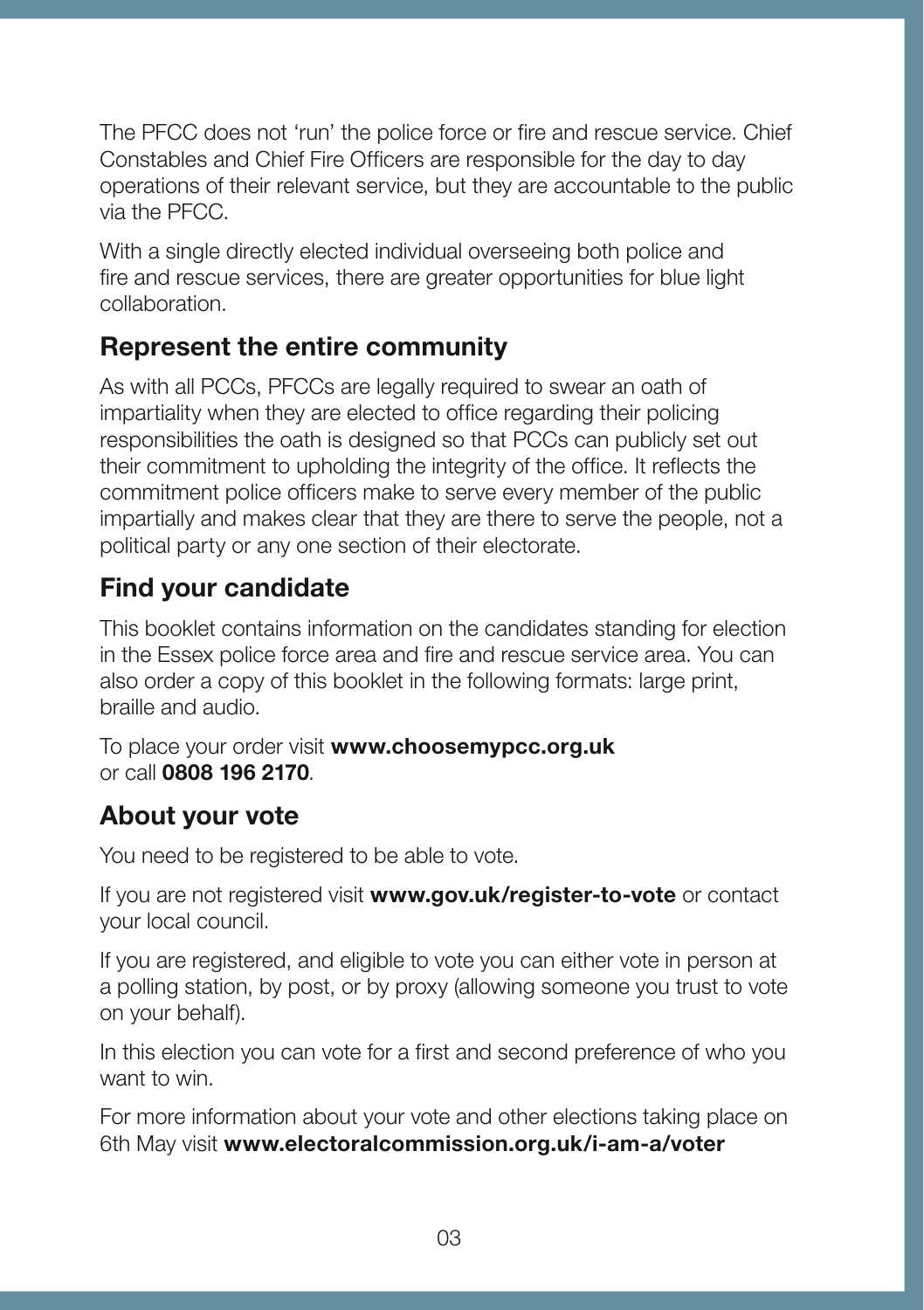### <span id="page-5-0"></span>**Roger Hirst**

The Conservative Party Candidate





#### Election statement:

If re-elected as Police, Fire & Crime Commissioner I will ensure that Essex Police sees more investment in its capability to prevent crime and get crime down, and that Essex Fire & Rescue is supported to protect people and prevent fires, flood hazards and road traffic collisions. I will provide funding for an additional 300 police officers, on top of the 500 we have already added.

Burglary, theft and robbery are coming down now. Domestic and sexual abuse and harassment must be tackled, so that women and girls are safer and do not have to live in fear. I want to see a continued crack down on drug-driven violence and gangs.

Making our roads safer is important to all of our residents. We must see more patrols, and work with other agencies to educate and protect all road users. I will continue to support Community Speed Watch, and Fire & Rescue in their role to educate drivers and riders.

Volunteers play an important role in keeping our county safe. We now have over 500 Special Constables, making us the second largest Special Constabulary in the country. We will expand further.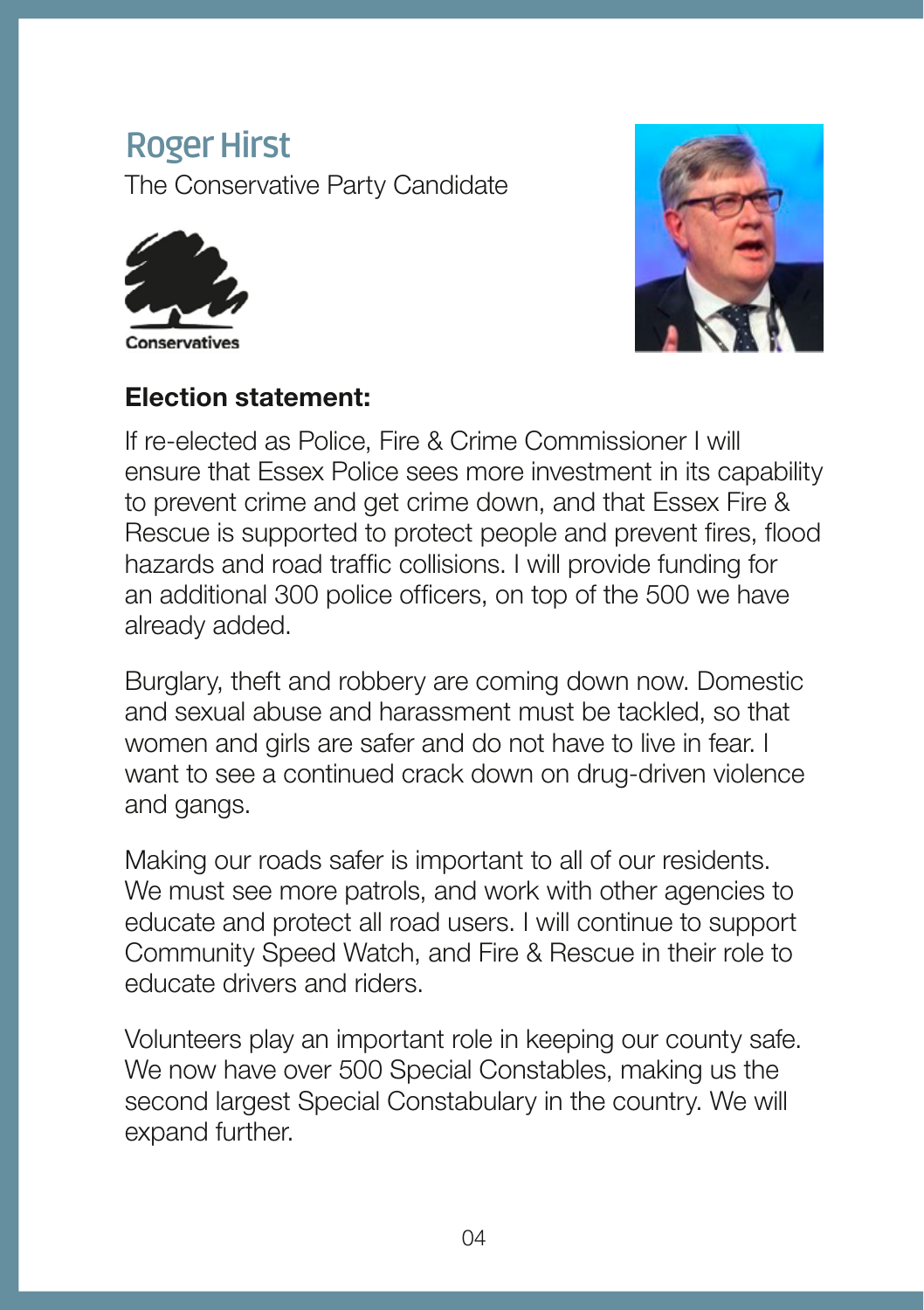Rural communities can be particularly isolated and vulnerable. I will ensure that Police and Fire & Rescue protect those in rural areas and keep businesses safer and free from crime.

To make our county safer we need to make a strategic commitment to prevention, a shift in main effort from rapid response into a model of targeted prevention and early intervention. We need to help and protect those who are vulnerable and at risk, and work in partnership with our communities to identify where people are most exposed and keep them safe.

Prepared by A Jefferies on behalf of Roger Hirst both of 799 London Road, Grays, RM20 3LH

### Contact details

Roger.hirst4essex@gmail.com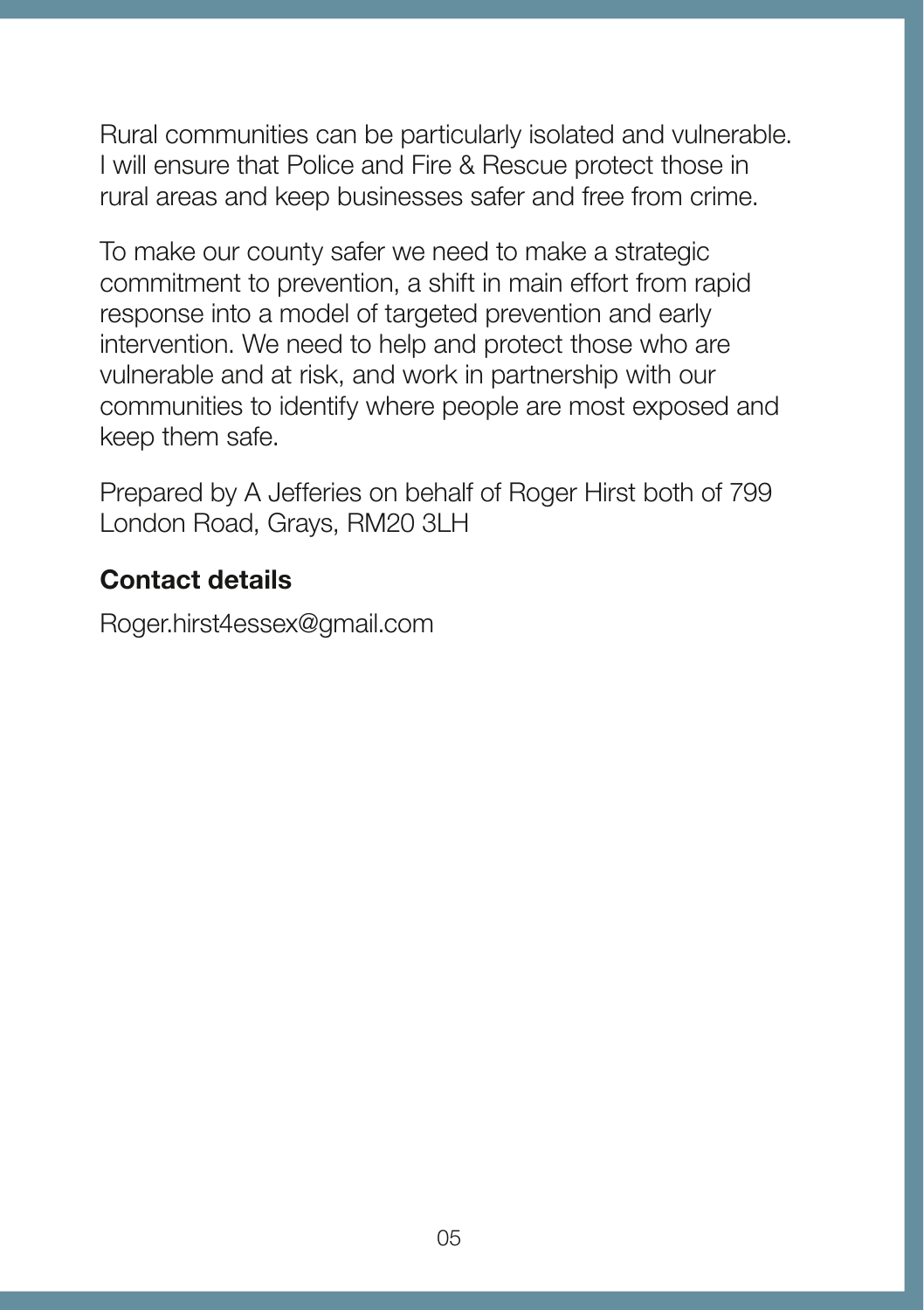### <span id="page-7-0"></span>**Robin Charles William Tilbrook**

English Democrats – "More Police – catching criminals!"





### Election statement:

Robin is a local solicitor and is the Chairman of the English Democrats. The English Democrats are the only campaigning English nationalist party, and are the foremost Party of Law and Order in England. We are also opposed to the British Establishment's attempts to break England up into bogus "Regions".

The British Government sends too much of our English taxes to Scotland and Wales, whilst asset-stripping England!

Scotland, Wales and Northern Ireland have their own Governments who control their health regulations as we have seen during the Coronavirus crisis. None of them pay for Prescriptions, whereas in England ours have just gone up again!

We aim to end Politically Correct policing. We want to stop statist multi-culturalists from using the police to globalise and divide up England.

We will ensure that the Animal Welfare Laws are strictly enforced in Halal slaughter houses.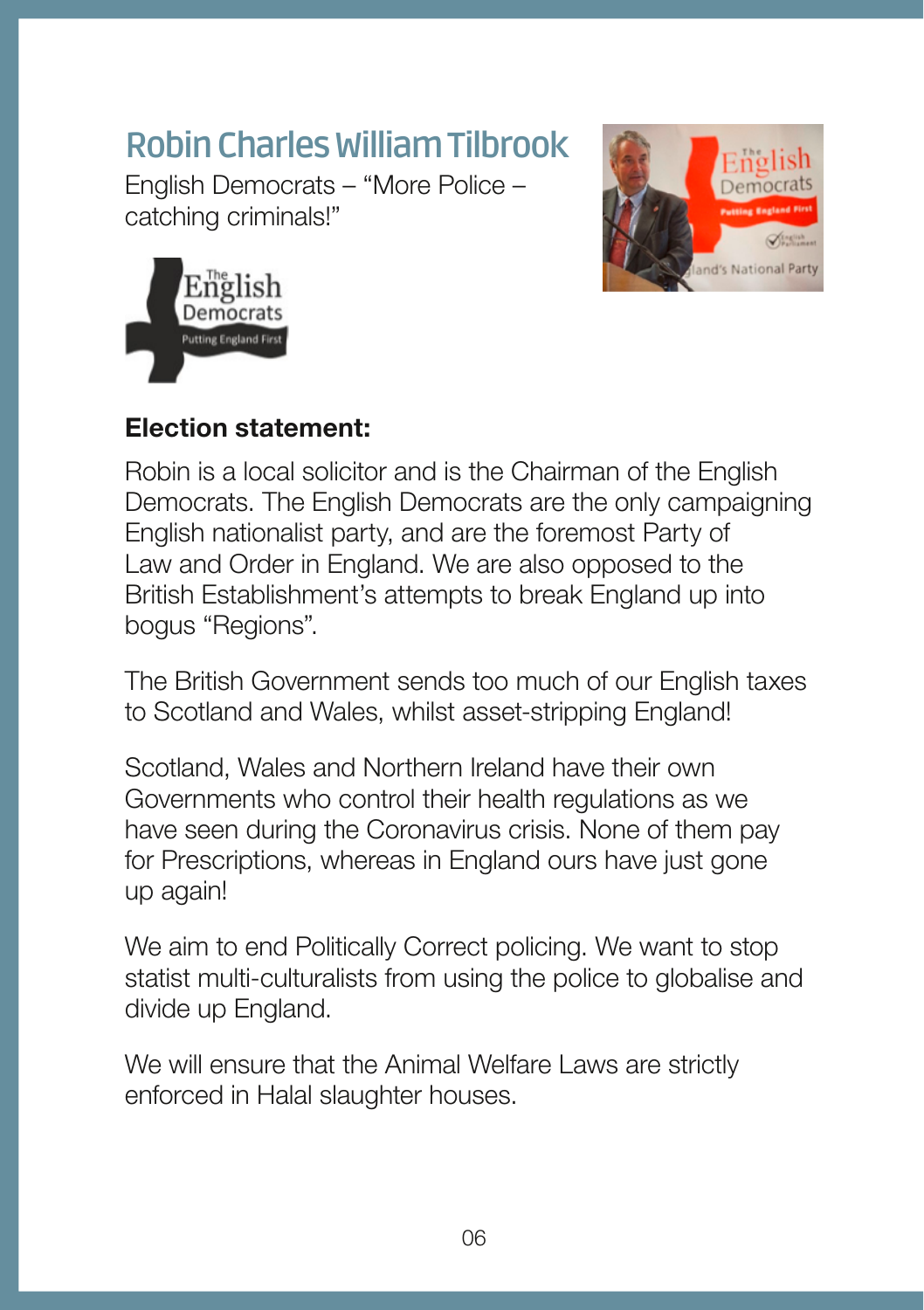The English Constitution specifically allows us to defend ourselves and our property. We should make sure that our police respect our English rights and support victims of crime in defending themselves and their homes against criminals, in accordance with the English Bill of Rights.

We will grant licences for carrying pepper sprays to allow people to protect themselves from attack. We will ensure firearms certificates are granted to people of good character who want to exercise their constitutional right to defend their homes. English Democrats will make sure that home owners are supported and not burglars.

If you want to see our police refocussed on protecting our people from criminals; on traditional English policing; on maintaining Law and Order; and on supporting the rights of victims to defend themselves, then vote English Democrats on 6th May!

Prepared by the candidate of the English Democrats, Quires Green, Willingale, CM5 OQP

### Contact details

Website: https://www.englishdemocrats.party Twitter: @RobinTilbrook Blog: http://robintilbrook.blogspot.co.uk/; Tel: 0207 242 1066 Email: Enquiries@EnglishDemocrats.Party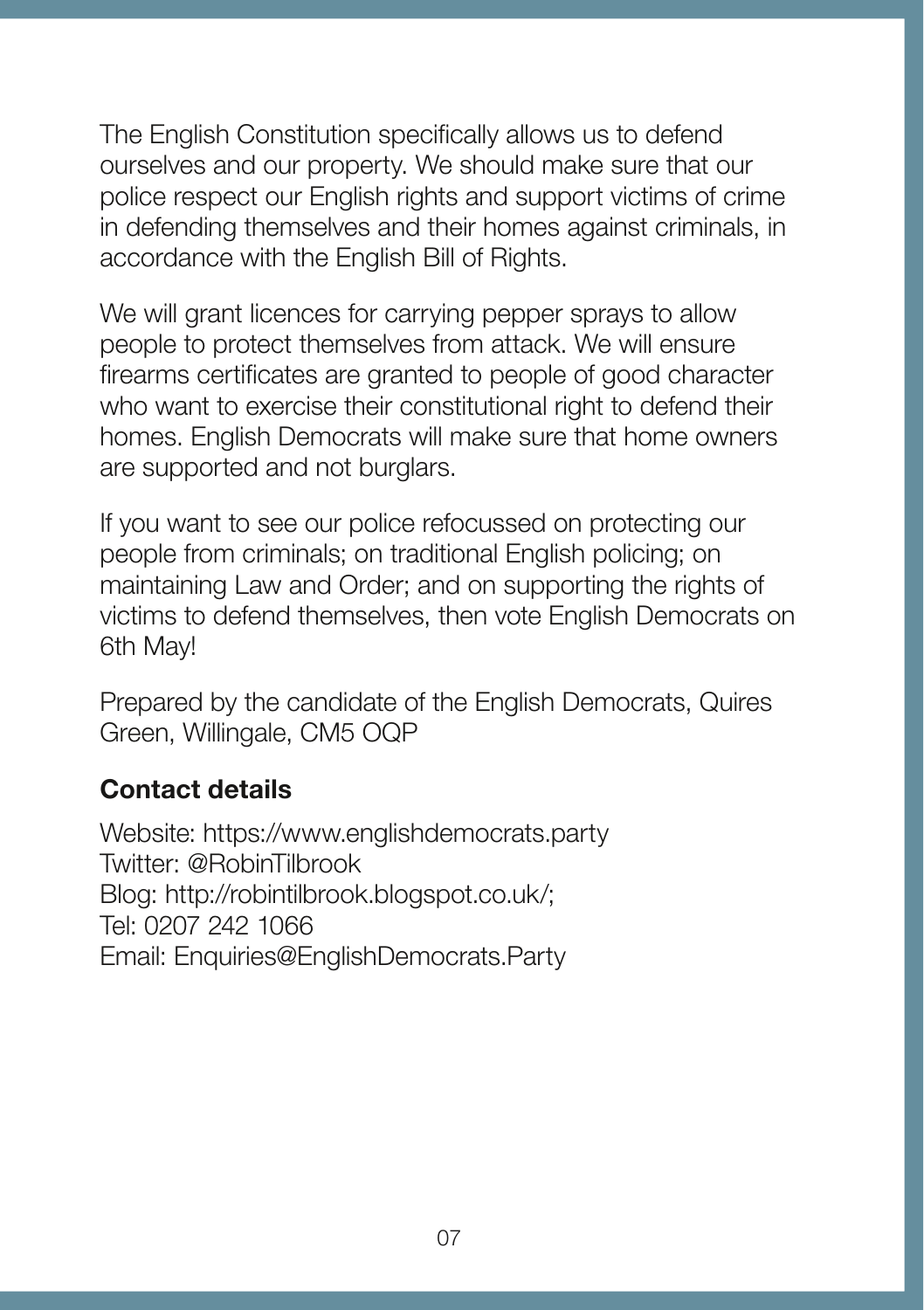### <span id="page-9-0"></span>**Chris Vince**  Labour and Co-operative Party





#### Election statement:

The Tory record on law and order is criminal. After 10yrs of Tory cuts, our safety is being put at risk, with over 300 fewer Essex police officers patrolling our streets and communities.

Now the Tories want to increase the police section of the Council Tax by nearly 5%, the government have lost over 250,000 police records, and the Tory Home Secretary is asleep on the job.

Our communities need change.

Police funding should come from central government; with tax rises for those who can afford it, not for those already paying the price for Tory failure.

We must be proactive in tackling crime in our communities. Listening to local residents, and doing more to support the victims of crime.

I've spent 5yrs speaking to Essex residents about law and order. They tell me how they worry about the rise in violent crime, and lack of police visibility. They feel let down by Tory cuts and want action.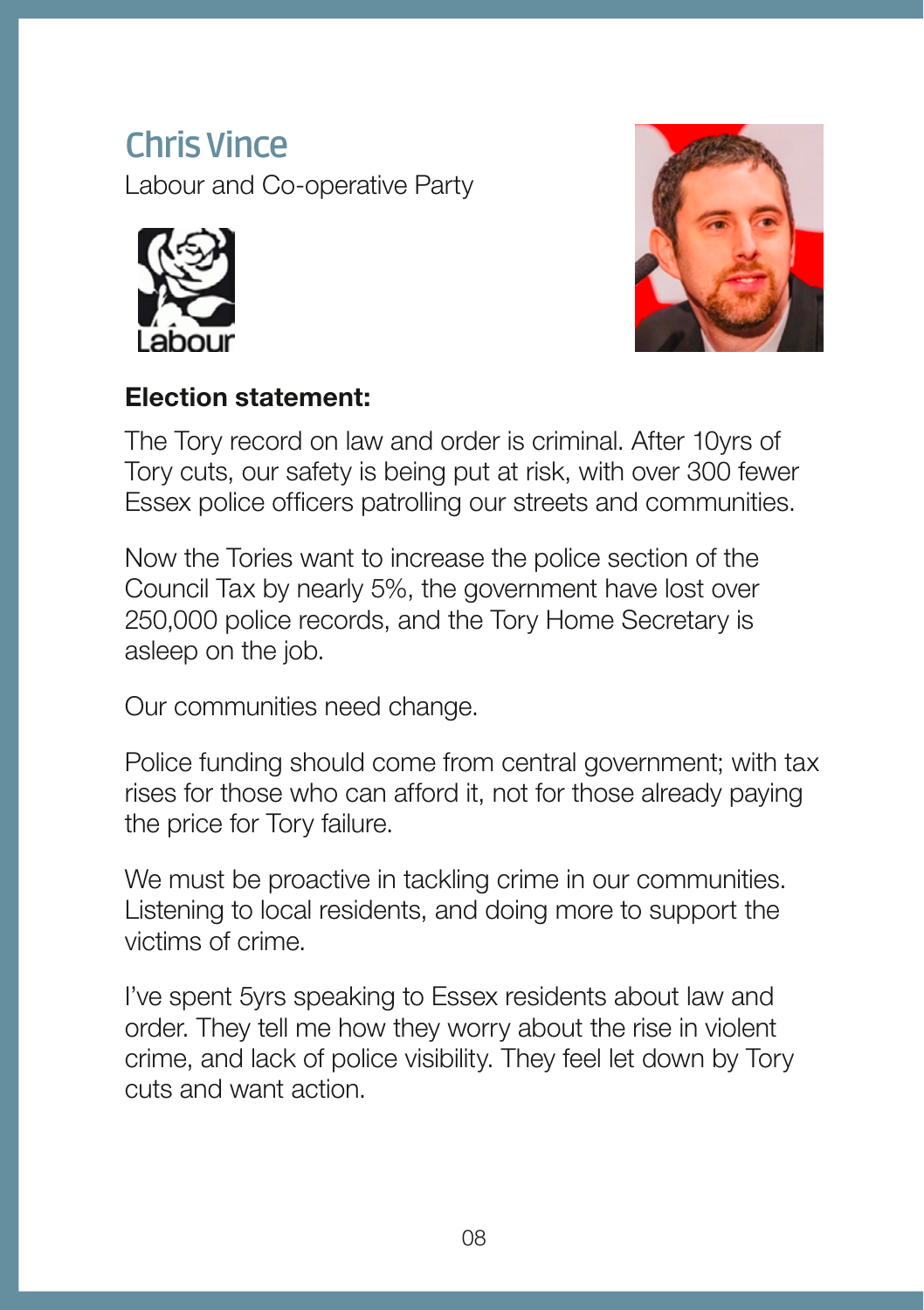My priorities as your Police Fire and Crime Commissioner would be to

- 1) Campaign for more funding from this cuts driven Tory government to support our Police and Fire Service' work with you, in our communities, to fight crime across Essex.
- 2) Work together with the police federation and the Fire Brigade to support those on the front line.
- 3) Change the role of the Deputy PFCC to work closely with charities and local groups to tackle violence against women.
- 4) Develop more effective strategies to fight back against gang violence, knife crime and county lines drug dealing across Essex.

On May 6th, vote for a Police, Fire and Crime Commissioner, who will put you and your priorities first.

Vote Chris Vince

Prepared by Russell Kennedy on behalf of Chris Vince both at 1 Whitehall Estate, Flex Meadow, Harlow, Essex CM19 5TP

### Contact details

CllrChrisVince@gmail.com 01279 625 860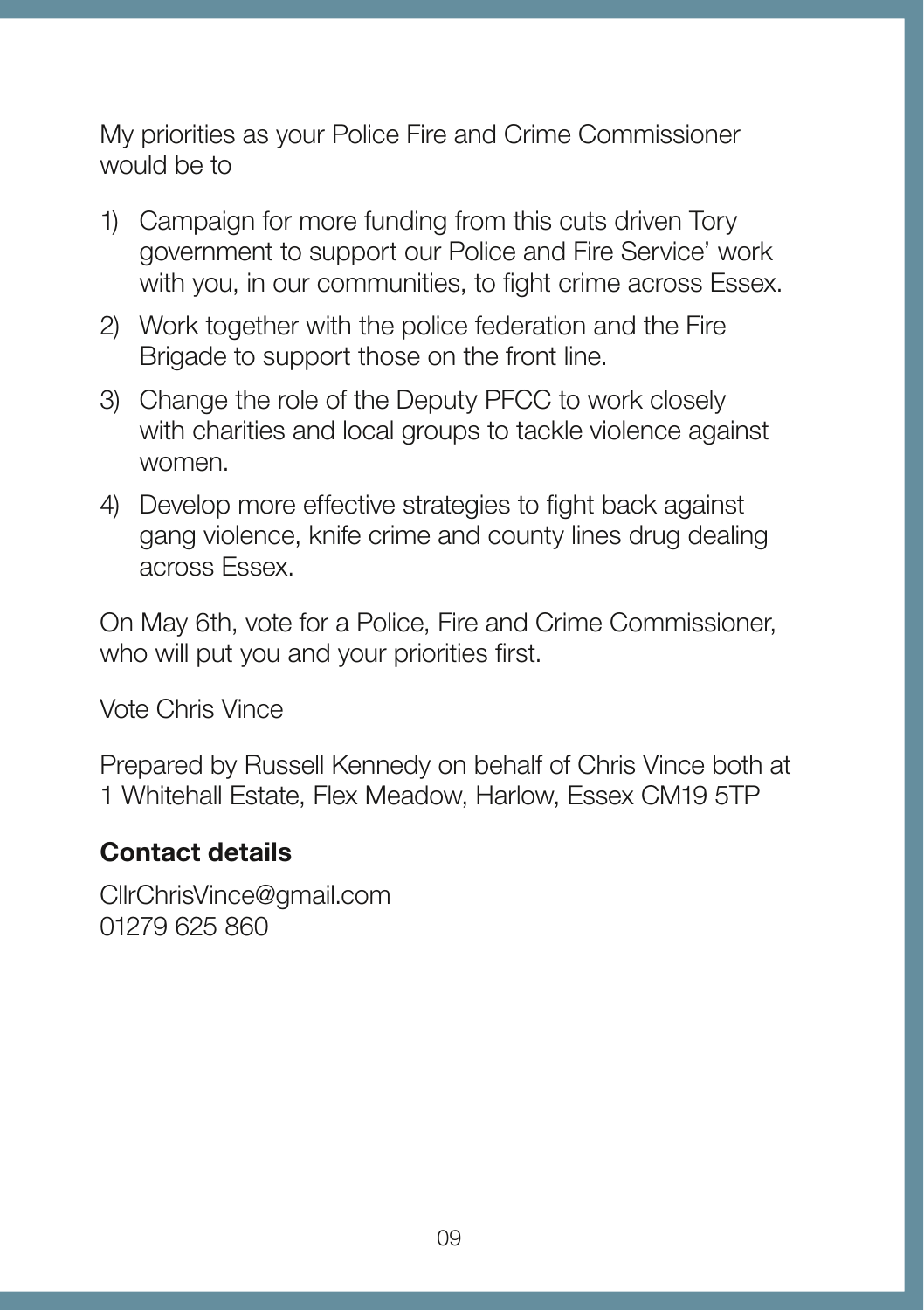### <span id="page-11-0"></span>**Jon Whitehouse**

Liberal Democrat





#### Election statement:

The global pandemic and struggling public services have led to communities across Essex suffering.

This is why, as Essex's Police, Fire and Crime Commissioner, I will put our communities at the heart of our police and fire strategy. If we are to reduce crime and support victims better, every part of Essex needs to pull together: the police working with local councils, voluntary organisations, and residents to tackle crime at the roots, not simply clean up afterwards.

We have seen too many police station closures in Essex. This undermines the ability of the police to effectively fight crime and help their communities.

Young people have been disproportionately hit by reductions to public services. Take the attempted cuts to Essex Libraries, which Essex Liberal Democrats fought against. Cuts to youth services lead to fewer opportunities for young people, and higher anti-social behaviour levels.

It is vital that we work to ensure that fewer people end up in the criminal justice system. Two effective ways of doing this are adopting a public health first approach to tackle drug abuse and using restorative justice to intervene and divert people away from the criminal justice system at an earlier date.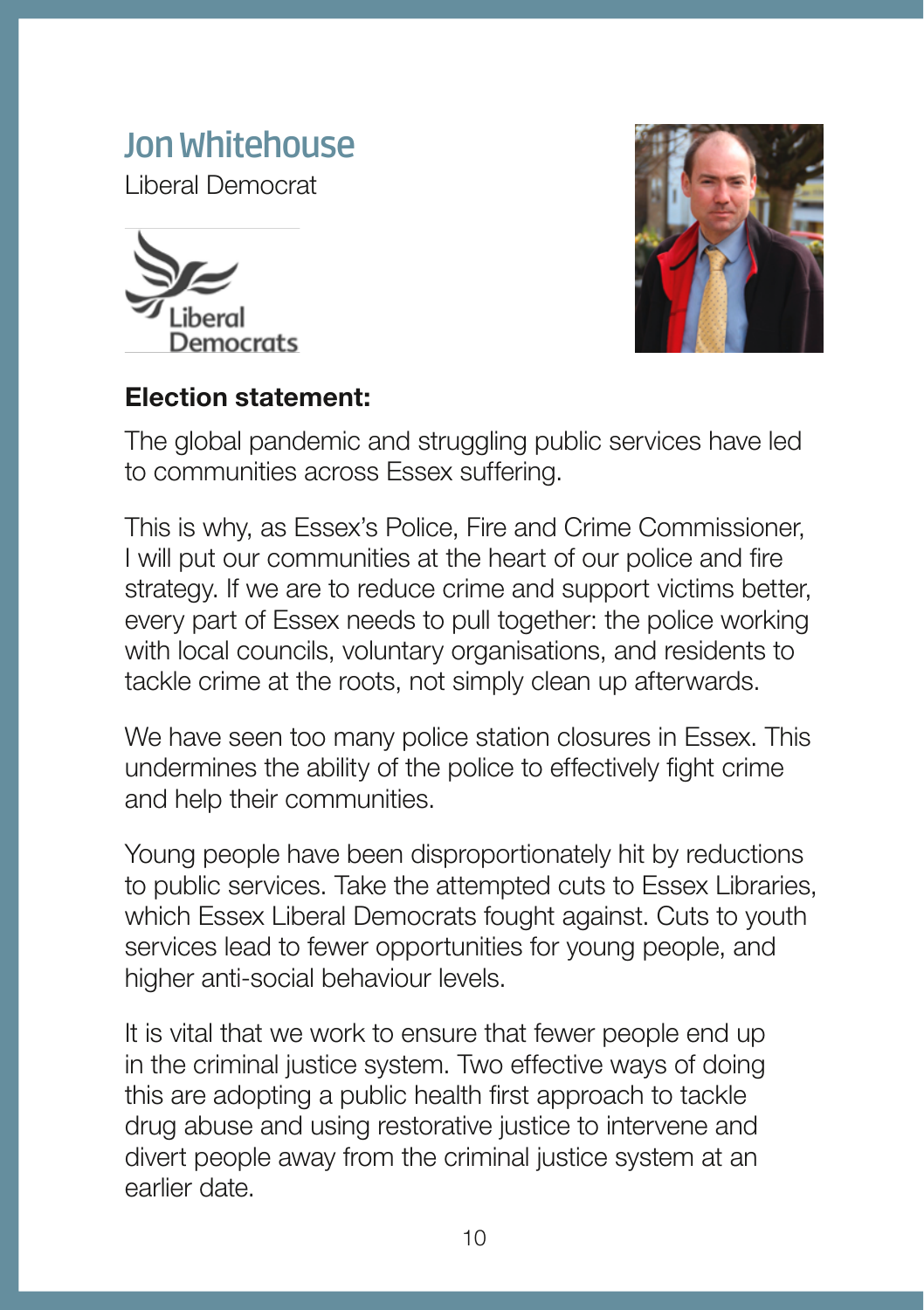As the PFCC, I will do both of these and invest the savings in police time in increasing community policing.

Our fire service plays a vital role that goes far beyond fighting fires. As the Commissioner, I will ensure fire and policing services work together, including a public education program to reduce nuisance calls.

Finally. I recognise that our police officers and firefighters have some of the toughest jobs in public service and will ensure they have the training and support needed to tackle the challenges they face every day.

Prepared by Becky Carr, 13a Beehive Works, Beehive Lane, Chelmsford, CM2 9JY

### Contact details

www.essexlibdems.org.uk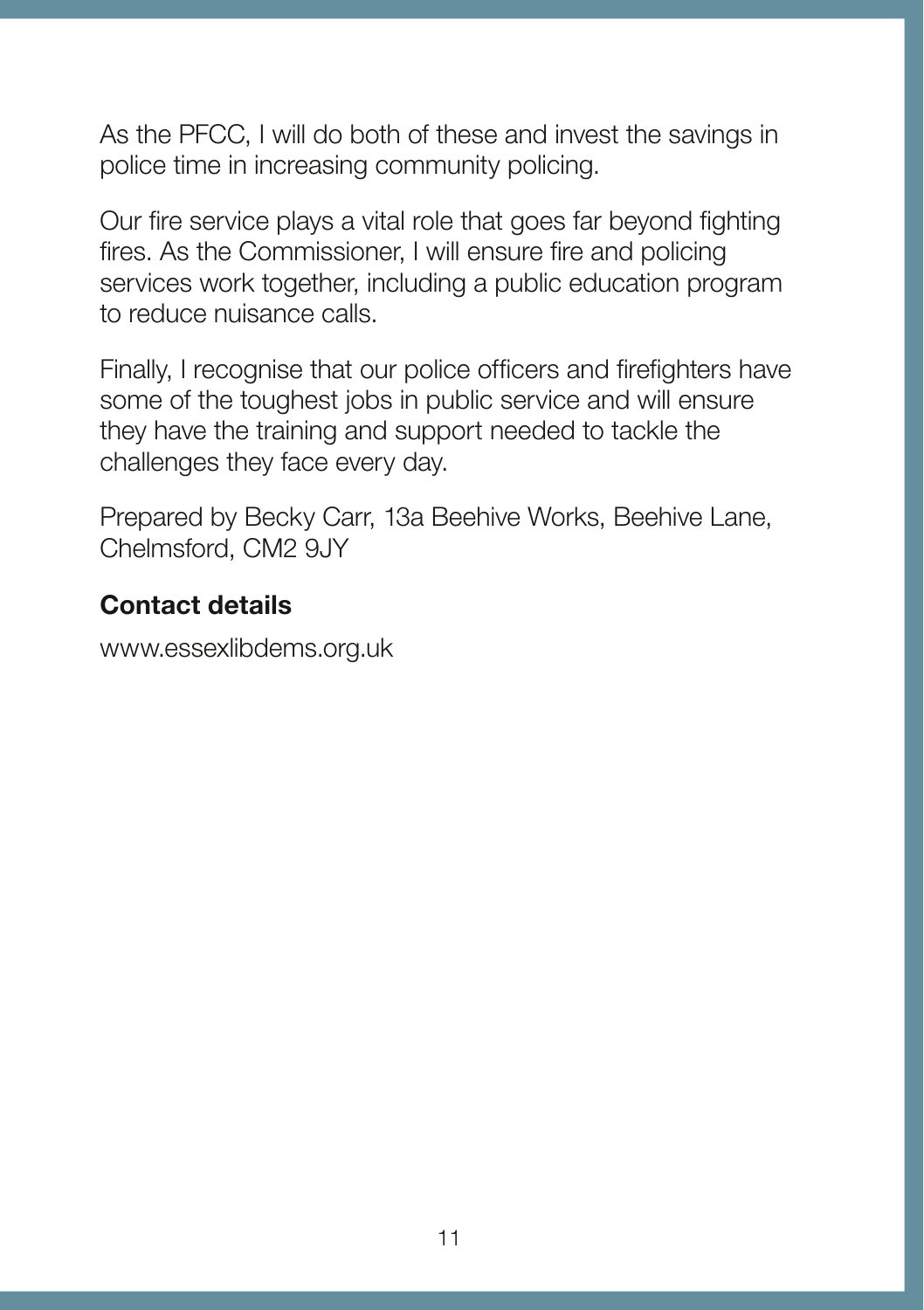# <span id="page-13-0"></span>Statement by the Police Area Returning Officer for Essex

This booklet contains more information about those candidates (where provided) and other information useful to voters. The information provided by a candidate is their responsibility, and may not reflect the opinions of myself or my council.

As Police Area Returning Officer I am responsible for coordinating the election and announcing the result in Essex.

Police, Fire and Crime Commissioner Elections will be held in Essex on 6th May 2021; the candidates standing in that election, alphabetically by surname (as they will appear on the ballot paper), are:

- HIRST, Roger The Conservative Party Candidate
- TILBROOK, Robin Charles William English Democrats "More Police – catching criminals!"
- VINCE, Chris Labour and Co-operative Party
- WHITEHOUSE, Jon Liberal Democrat

I can be contacted at:

Adrian Pritchard Rowan House, 33 Sheepen Road, Colchester, CO3 3WG Email Address: adrian.pritchard@colchester.gov.uk Phone Number: 01206282211 Web Address: www.colchester.gov.uk